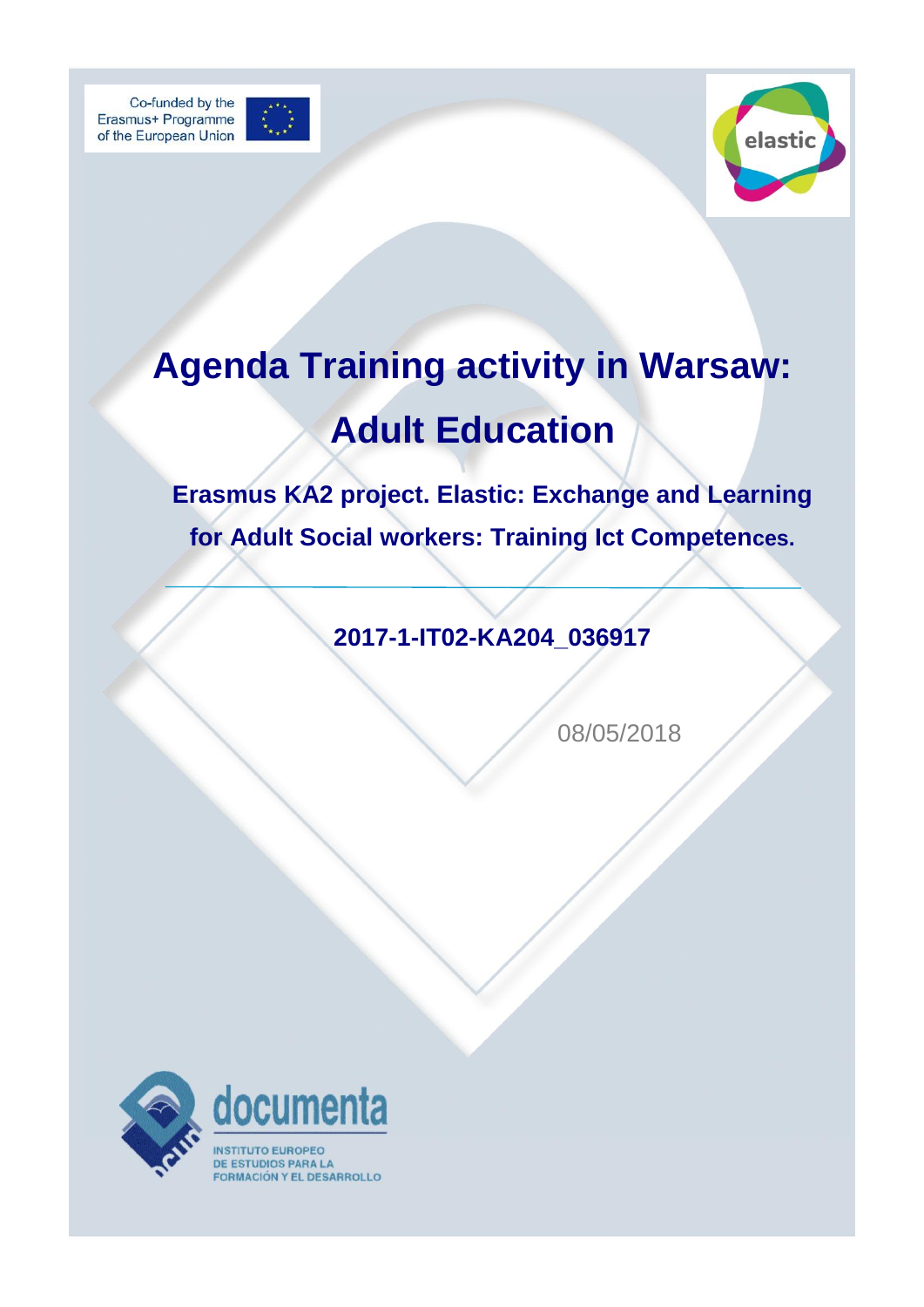

| <b>Activity C1</b>             |                                             |
|--------------------------------|---------------------------------------------|
| <b>Fields: Adult education</b> | elastic                                     |
| Country of venue: Poland       |                                             |
| Number of participants: 21     | Co-funded by the                            |
| Dates: 16, 17 and 18 of May    | Erasmus+ Programme<br>of the European Union |

## **Please, be aware of the following:**

- It will be necessary to take a computer/tablet with you to the training activity, at least one per organization in order to being able to participate in the training.
- We suggest buying a 3-day long ticket for public transportation, as we will use it a lot on 17th and on other days probably too. The ticket is called "bilet-3-dniowy" (3 days-long ticket) for "strefa 1" (zone 1). It costs 36,00 PLN (8EUR).

## AGENDA:

| 16 <sup>th</sup> May |                                                                                                                                               |
|----------------------|-----------------------------------------------------------------------------------------------------------------------------------------------|
| $2.30$ pm            | Welcome and registration                                                                                                                      |
| 2.45 - 3.00 pm       | Icebreaking activity by Polish Migration Forum Migracyjne                                                                                     |
| $3.00 - 4.30$ pm     | Training meeting introduction and presentation of Trello by Open<br>(Digital Competences Area 2: Communication and<br>Group<br>collaboration) |
| 4.30 - 4.45 pm       | <b>Break</b>                                                                                                                                  |
| $4.45 - 5.45$ pm     | Dropbox by Documenta<br>(Digital Competences Area 1: Information and Data Litteracy)                                                          |
| 5.45 - 6.45 pm       | Google Forms by Polish Migration Forum Migracyjne<br>(Digital Competences Area 1: Information and Data Litteracy)                             |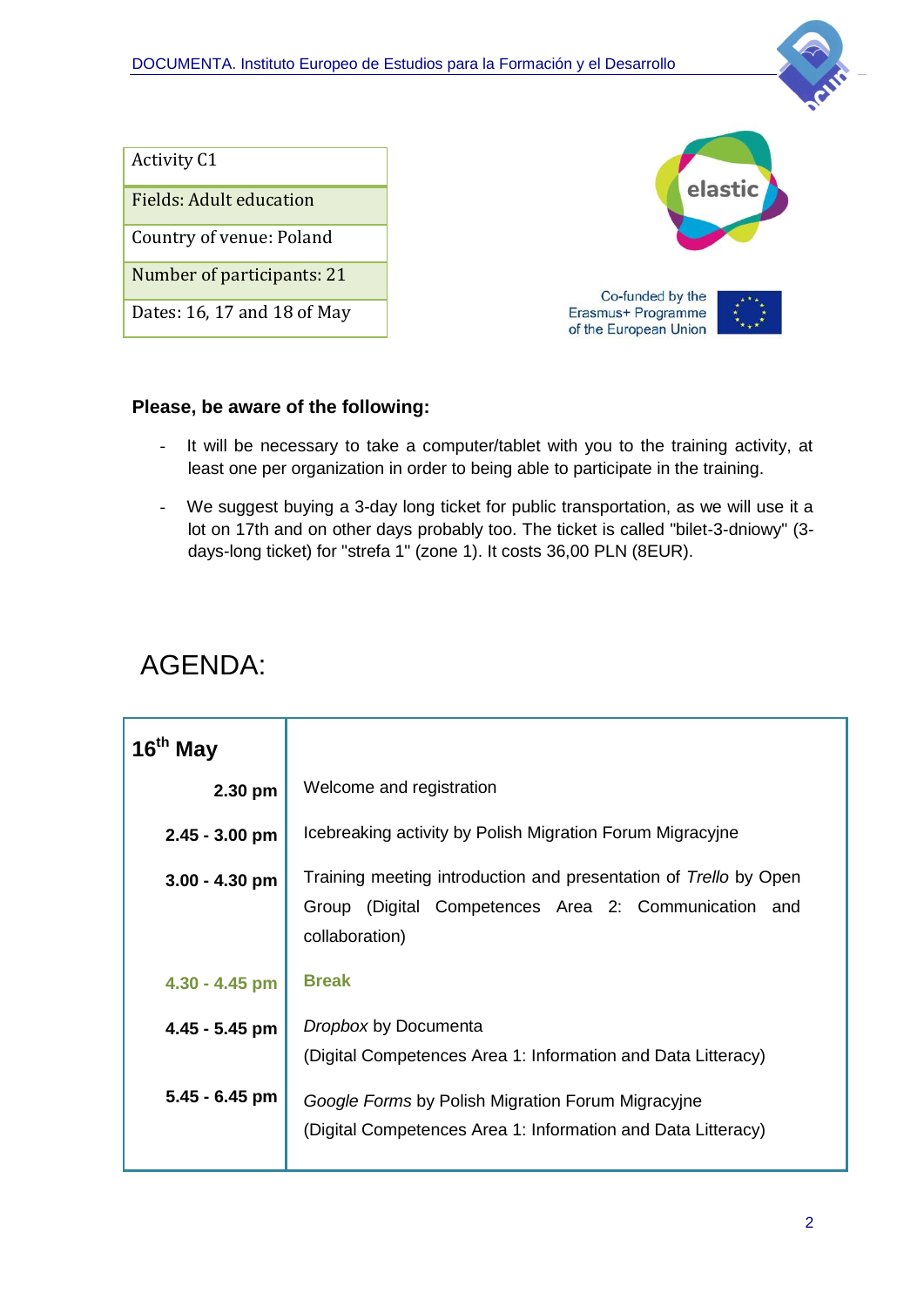

| 17 <sup>th</sup> May |                                                                                                                                                                                                                                                                                                                                                                                                                                                                                                                                    |  |
|----------------------|------------------------------------------------------------------------------------------------------------------------------------------------------------------------------------------------------------------------------------------------------------------------------------------------------------------------------------------------------------------------------------------------------------------------------------------------------------------------------------------------------------------------------------|--|
| 9.00 am              | Meeting at Menora Info Point - Map: https://goo.gl/maps/7qjyuSCh6Ct<br>(Where we had the training on the previous day). PFM will guide to next<br>places.                                                                                                                                                                                                                                                                                                                                                                          |  |
| $9.10 - 10.00$ am    | <b>Commuting - Underground &amp; tram</b>                                                                                                                                                                                                                                                                                                                                                                                                                                                                                          |  |
| $10.00 - 11.15$ am   | Visit at the Foundation of Women Enterpreneurship<br>http://www.siecprzedsiebiorczychkobiet.pl/ (sorry, in Polish only!)<br>Google Map: https://goo.gl/maps/Zxp5vCmJJAw<br>The Foundation of Women Enterpreneurship is an NGO that acts as a platform of<br>networking and practices exchange for women who run or consider starting their<br>own business. The Foundation organizes conferences, trainings, networking meet-<br>ups and accelerator programmes. They extensively use online marketing and<br>communication tools. |  |
| $11.15 - 12.00$ am   | <b>Commuting - Underground &amp; tram</b>                                                                                                                                                                                                                                                                                                                                                                                                                                                                                          |  |
| $12.00 - 13.15$ am   | Visit at the Polish Migration Forum Foundation<br>http://forummigracyjne.org/en/                                                                                                                                                                                                                                                                                                                                                                                                                                                   |  |
|                      | The Polish Migration Forum Foundation (PMF) was created in 2007 to promote<br>the rights of migrants in Poland. Organiztion's field of work:                                                                                                                                                                                                                                                                                                                                                                                       |  |
|                      | Delivering direct support to refugees and migrants living in Poland,<br>such as: integration assistance, direct psychological and legal<br>councelling, career councelling, activities for parents and children (pre-<br>birth lessons, support group);                                                                                                                                                                                                                                                                            |  |
|                      | Community building and supporting the mechanisms of social<br>inclusion, i.e.: workshops for migrants and host society;                                                                                                                                                                                                                                                                                                                                                                                                            |  |
|                      | Combating discrimination and raising awareness on cultural diversity in<br>Poland, i.e. trainings for teachers, Polish Boarder Guard officers,<br>midwives on intercultural communication; informative meetings for<br>local communities in parishes, libraries, cultural centers                                                                                                                                                                                                                                                  |  |
|                      | Google Map: https://goo.gl/maps/Z9gomLCoa8n                                                                                                                                                                                                                                                                                                                                                                                                                                                                                        |  |
| $13.15 - 13.30$ am   | <b>Commuting - Tram</b>                                                                                                                                                                                                                                                                                                                                                                                                                                                                                                            |  |
| $13.30 - 14.30$ pm   | Lunch<br>Restaurant "Wiesz co zjesz" http://www.wieszcozjesz.pl/Menu.html Google<br>Map: https://goo.gl/maps/M8e6uozPCsk                                                                                                                                                                                                                                                                                                                                                                                                           |  |
| $14.45 - 15.45$ pm   | Visit at The Foundation for Social and Economic Initiatives (FISE)<br>http://www.fise.org.pl/x/17043<br>Venue: conference hall Warsztat Warszawski, ran by FISE                                                                                                                                                                                                                                                                                                                                                                    |  |
|                      | The Foundation for Social and Economic Initiatives (FISE) is an independent                                                                                                                                                                                                                                                                                                                                                                                                                                                        |  |